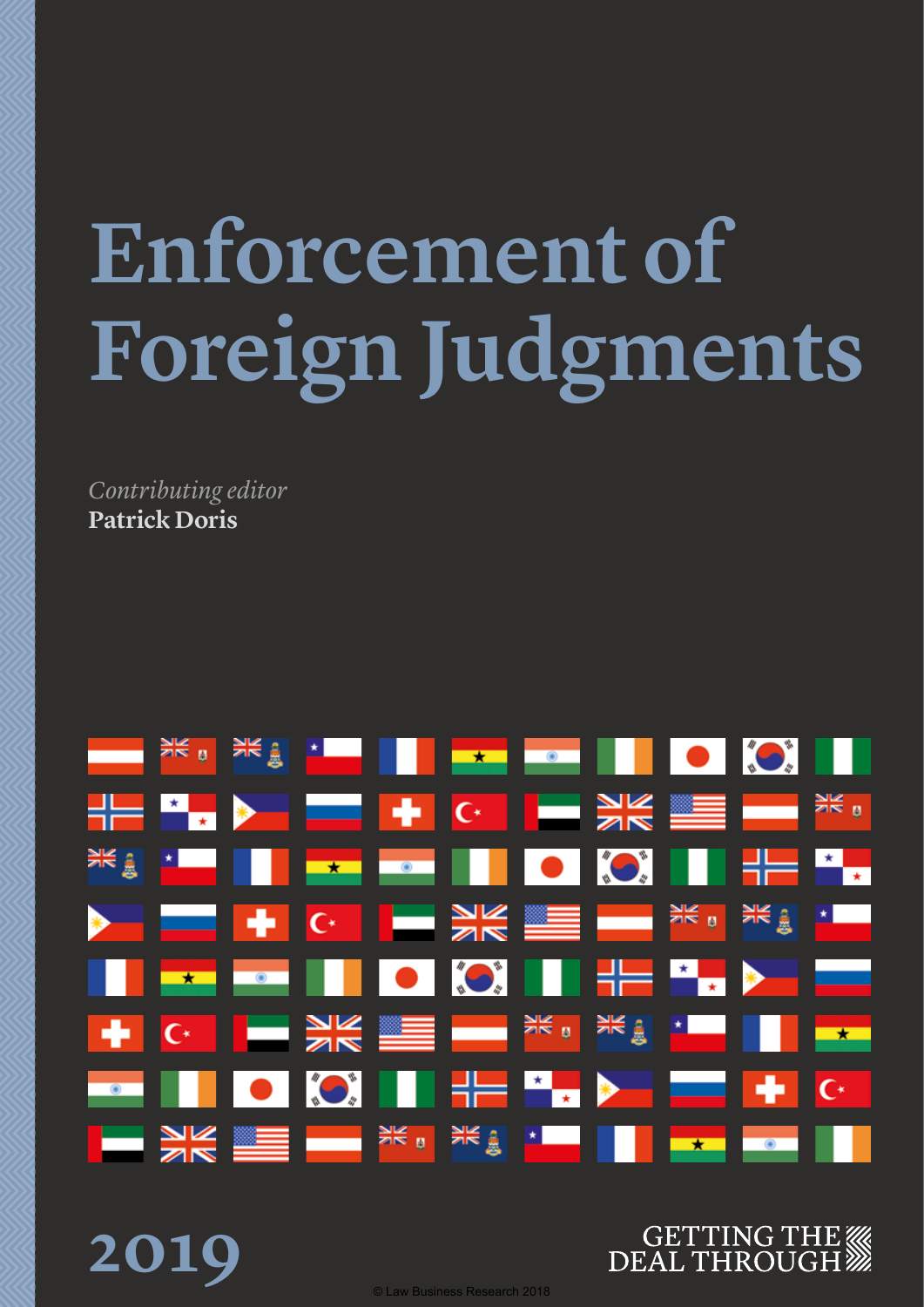# GETTING THE

# **Enforcement of Foreign Judgments 2019**

## *Contributing editor* **Patrick Doris Gibson, Dunn & Crutcher UK LLP**

Publisher Tom Barnes tom.barnes@lbresearch.com

Subscriptions James Spearing subscriptions@gettingthedealthrough.com

Senior business development managers Adam Sargent adam.sargent@gettingthedealthrough.com

Dan White dan.white@gettingthedealthrough.com



Published by Law Business Research Ltd 87 Lancaster Road London, W11 1QQ, UK Tel: +44 20 3780 4147 Fax: +44 20 7229 6910

© Law Business Research Ltd 2018 No photocopying without a CLA licence. First published 2012 Eighth edition ISBN 978-1-78915-019-3

The information provided in this publication is general and may not apply in a specific situation. Legal advice should always be sought before taking any legal action based on the information provided. This information is not intended to create, nor does receipt of it constitute, a lawyer–client relationship. The publishers and authors accept no responsibility for any acts or omissions contained herein. The information provided was verified between July and August 2018. Be advised that this is a developing area.

Reproduced with permission from Law Business Research Ltd

For further information please contact editorial@gettingthedealthrough.com

This article was first published in September 2018

Printed and distributed by Encompass Print Solutions Tel: 0844 2480 112



© Law Business Research 2018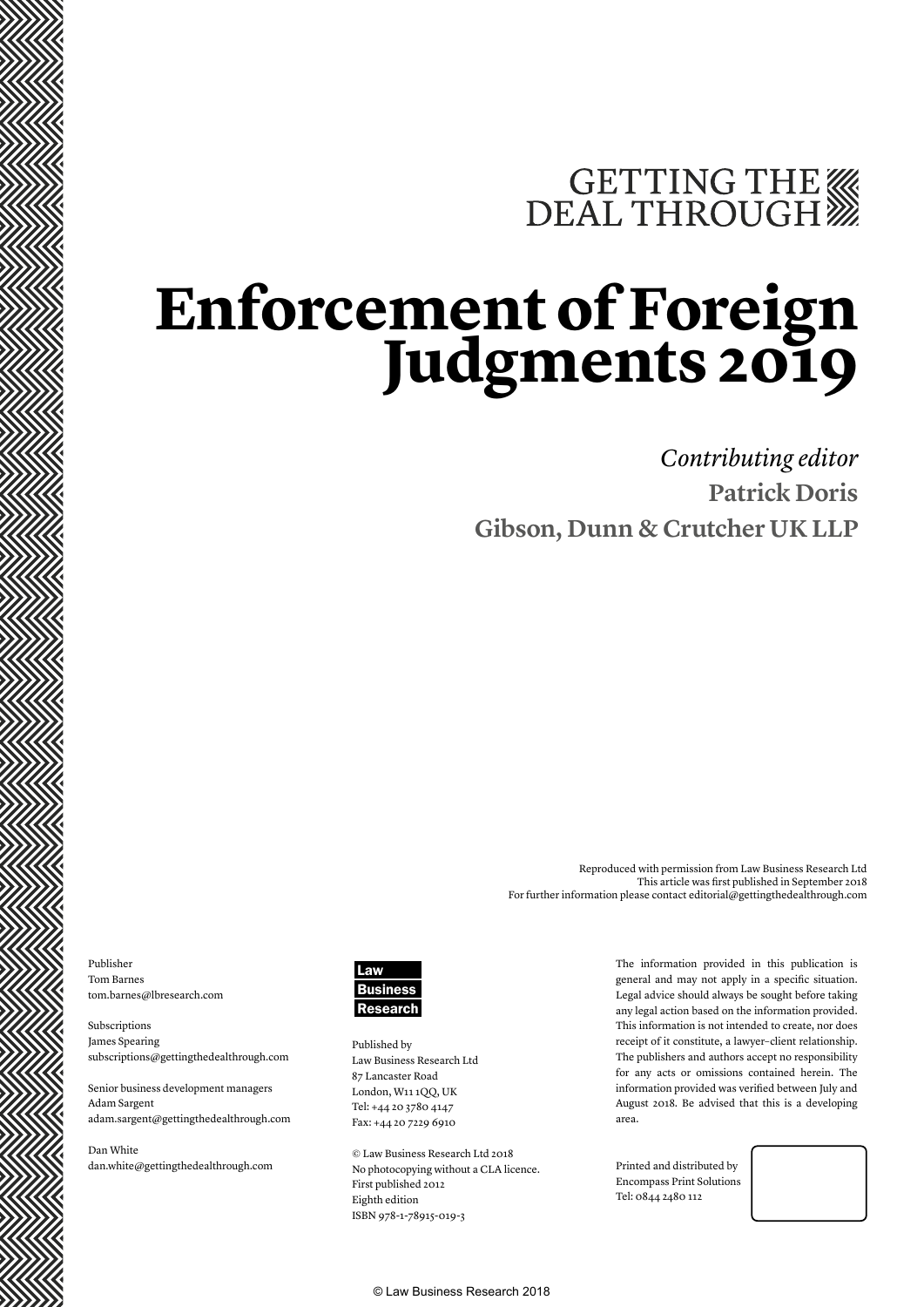#### **CONTENTS**

| Austria                                                                | 5  | Nigeria                                                                                                               | 56  |
|------------------------------------------------------------------------|----|-----------------------------------------------------------------------------------------------------------------------|-----|
| Katharina Kitzberger and Stefan Weber<br>Weber & Co Rechtsanwälte GmbH |    | Etigwe Uwa SAN, Adeyinka Aderemi and Chinasa Unaegbunam<br>Streamsowers & Köhn                                        |     |
| Bermuda                                                                | 11 | <b>Norway</b>                                                                                                         | 61  |
| Delroy B Duncan<br>Trott & Duncan Limited                              |    | Snorre Nordhus and John Paulsen<br>Kvale Advokatfirma DA                                                              |     |
| Cayman Islands                                                         | 15 | Panama                                                                                                                | 65  |
| Jalil Asif QC, Pamella Mitchell and Peter Tyers-Smith<br>Kobre & Kim   |    | <b>Jose Carrizo</b><br>Morgan & Morgan                                                                                |     |
| Chile                                                                  | 19 | Philippines                                                                                                           | 68  |
| <b>Francisco Aninat and Jorge Bofill</b><br>Bofill Escobar Abogados    |    | Ricardo Ma PG Ongkiko, Anthony RV Jacoba and<br><b>Trisha Beverly C Flores</b><br>SyCip Salazar Hernandez & Gatmaitan |     |
| France                                                                 | 24 |                                                                                                                       |     |
| <b>Anke Sprengel</b><br>EBA Endrös-Baum Associés                       |    | Russia<br>Konstantin Krasnokutskiy and Alexey Drobyshev<br>Lex Navicus Concordia                                      | 73  |
| Ghana                                                                  | 31 |                                                                                                                       |     |
| <b>Thaddeus Sory</b><br>Sory @ Law                                     |    | Switzerland<br>Dieter A Hofmann and Oliver M Kunz<br>Walder Wyss Ltd                                                  | 77  |
| India                                                                  | 35 |                                                                                                                       |     |
| Namita Chadha and Sakshi Arora<br>Chadha & Co                          |    | Turkey<br>Pelin Baysal and Beril Yayla Sapan<br>Gün + Partners                                                        | 83  |
| <b>Ireland</b>                                                         | 39 |                                                                                                                       |     |
| Julie Murphy-O'Connor and Gearoid Carey<br>Matheson                    |    | <b>United Arab Emirates</b><br>Hassan Arab and Sara Koleilat-Aranjo<br>Al Tamimi & Company                            | 88  |
| Japan                                                                  | 46 |                                                                                                                       |     |
| Masanobu Hara and Misa Takahashi<br><b>TMI</b> Associates              |    | <b>United Kingdom</b><br>Patrick Doris, Rebecca Sambrook and Helen Elmer<br>Gibson, Dunn & Crutcher UK LLP            | 93  |
| Korea                                                                  | 51 |                                                                                                                       |     |
| Woo Young Choi and Ji Yun Seok<br><b>HMP LAW</b>                       |    | <b>United States</b><br>Scott A Edelman, Perlette Michèle Jura, Miguel Loza Jr and<br><b>Nathaniel L Bach</b>         | 102 |

Gibson, Dunn & Crutcher LLP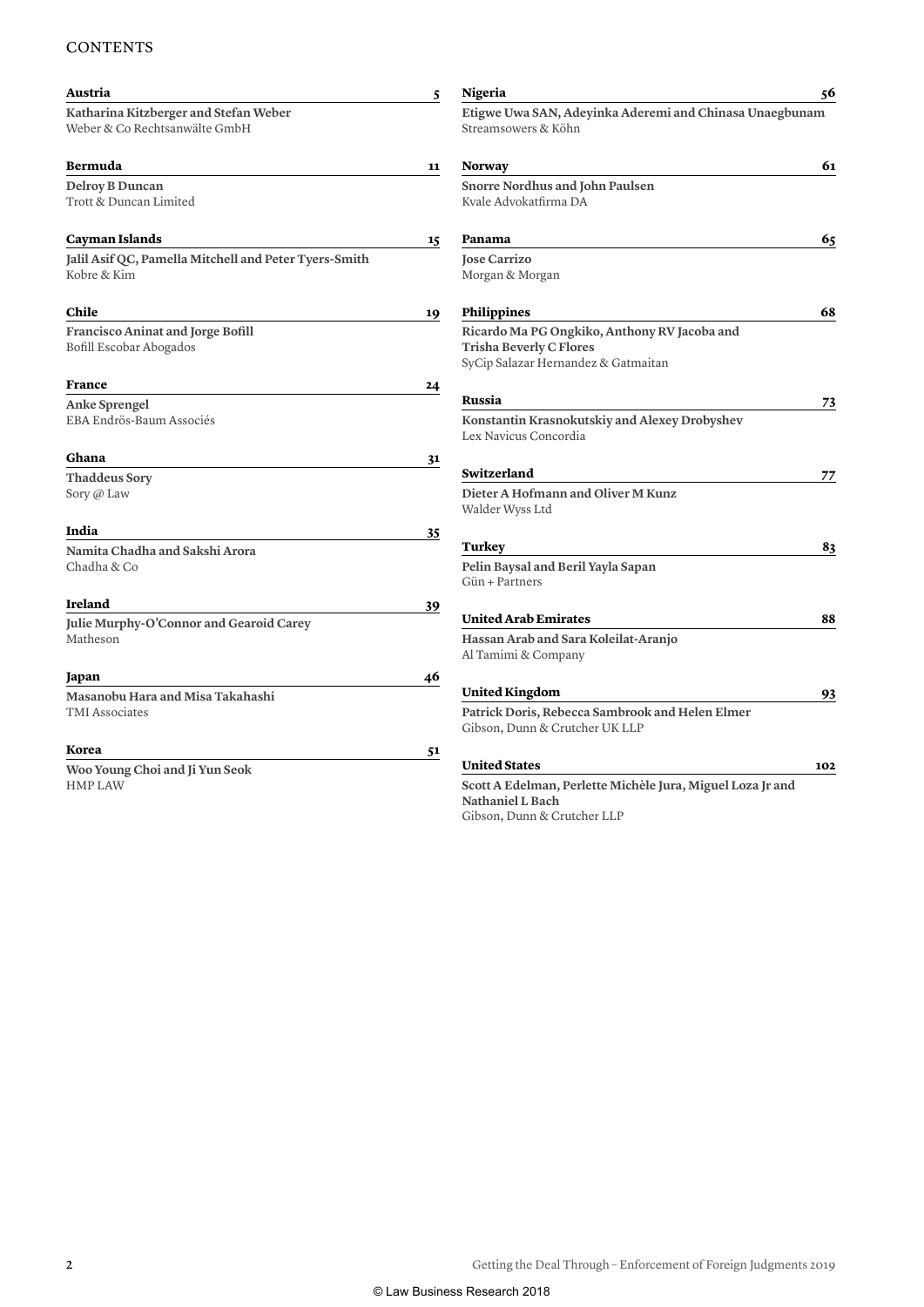## **Preface**

## **Enforcement of Foreign Judgments 2019**

Eighth edition

**Getting the Deal Through** is delighted to publish the eighth edition of *Enforcement of Foreign Judgments*, which is available in print, as an e-book and online at www.gettingthedealthrough.com.

**Getting the Deal Through** provides international expert analysis in key areas of law, practice and regulation for corporate counsel, crossborder legal practitioners, and company directors and officers.

Throughout this edition, and following the unique **Getting the Deal Through** format, the same key questions are answered by leading practitioners in each of the jurisdictions featured. Our coverage this year includes new chapters on Ghana and Russia.

**Getting the Deal Through** titles are published annually in print. Please ensure you are referring to the latest edition or to the online version at www.gettingthedealthrough.com.

Every effort has been made to cover all matters of concern to readers. However, specific legal advice should always be sought from experienced local advisers.

**Getting the Deal Through** gratefully acknowledges the efforts of all the contributors to this volume, who were chosen for their recognised expertise. We also extend special thanks to the contributing editor, Patrick Doris of Gibson, Dunn & Crutcher UK LLP, for his continued assistance with this volume.

## GETTING THE

London August 2018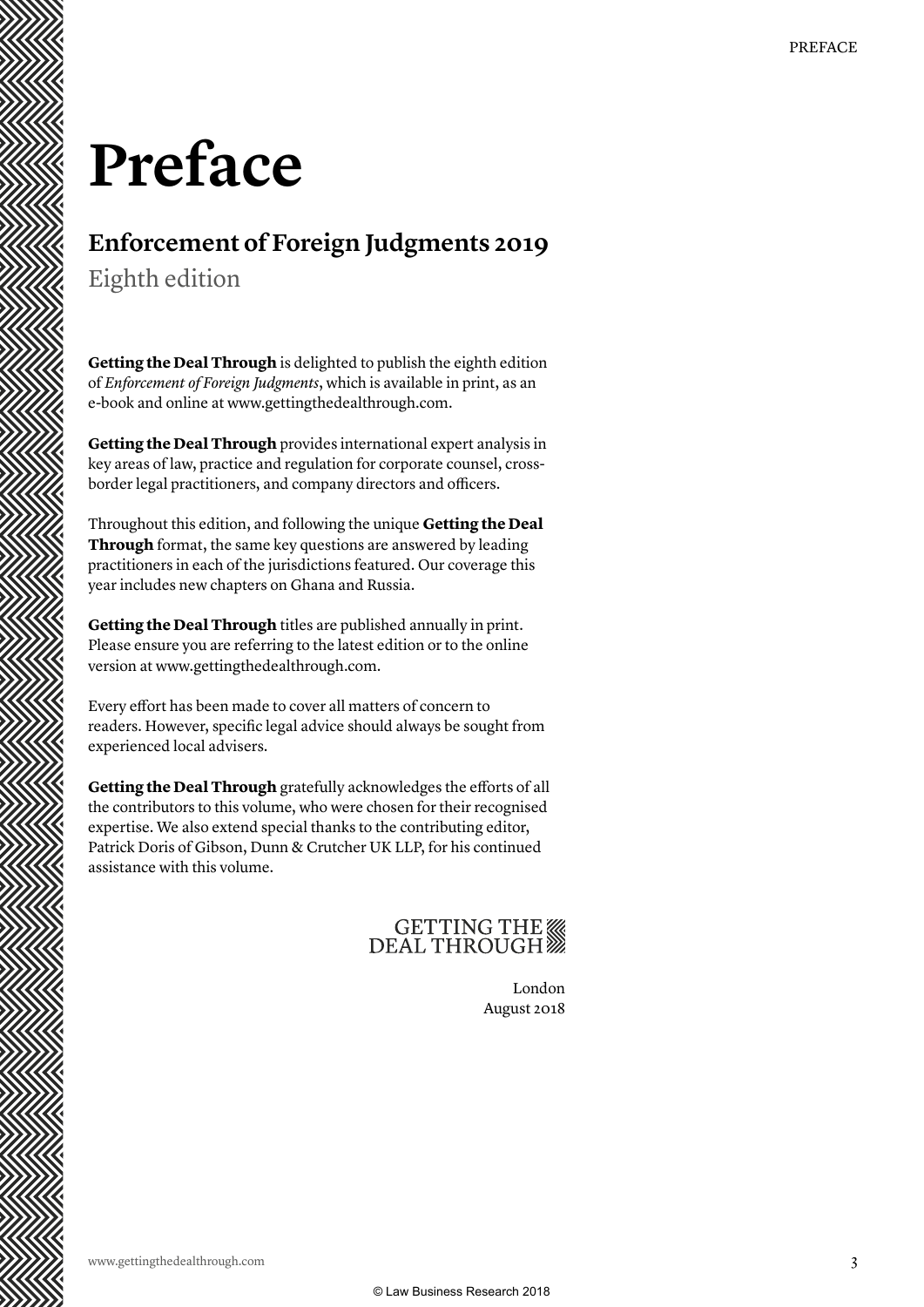# **Panama**

#### **Jose Carrizo**

**Morgan & Morgan**

#### **1 Treaties**

**Is your country party to any bilateral or multilateral treaties for the reciprocal recognition and enforcement of foreign judgments? What is the country's approach to entering into these treaties and what, if any, amendments or reservations has your country made to such treaties?**

Yes. Panama is a signatory to various bilateral and multilateral treaties. From a legal standpoint, those treaties, once signed, need to be ratified by the National Assembly, pursuant to the Constitution.

#### **2 Intra-state variations**

**Is there uniformity in the law on the enforcement of foreign judgments among different jurisdictions within the country?**

Yes.

#### **3 Sources of law**

**What are the sources of law regarding the enforcement of foreign judgments?**

Primarily, legislation.

**4 Hague Convention requirements**

**To the extent the enforcing country is a signatory of the Hague Convention on the Recognition and Enforcement of Foreign Judgments in Civil and Commercial Matters, will the court require strict compliance with its provisions before recognising a foreign judgment?**

Yes.

**5 Limitation periods**

**What is the limitation period for enforcement of a foreign judgment? When does it commence to run? In what circumstances would the enforcing court consider the statute of limitations of the foreign jurisdiction?**

The enforcing court will not enter into considerations related to the statute of limitations.

#### **6 Types of enforceable order**

#### **Which remedies ordered by a foreign court are enforceable in your jurisdiction?**

Final judgments are subject to exequatur proceedings. Interim measures, however, may be subject to personal services in Panama, provided that the requested party is physically located in Panama.

#### **7 Competent courts**

#### **Must cases seeking enforcement of foreign judgments be brought in a particular court?**

Exequatur proceedings on the enforcement of foreign judgments are handled by the Fourth Chamber of the Supreme Court of Justice.

#### **8 Separation of recognition and enforcement**

**To what extent is the process for obtaining judicial recognition of a foreign judgment separate from the process for enforcement?**

These are separate proceedings. After the exequatur proceedings have concluded, the enforcement process starts.

#### **9 Defences**

**Can a defendant raise merits-based defences to liability or to the scope of the award entered in the foreign jurisdiction, or is the defendant limited to more narrow grounds for challenging a foreign judgment?**

The defendant may oppose the exequatur proceedings if the following conditions are not met:

- the foreign judgment was rendered as a consequence of the exercise of an action in personam, with the exception of when the law especially regulates probate matters opened in other countries;
- the foreign judgment was rendered as part of proceedings in which the lawsuit was personally served on the defendant;
- the obligation that is sought to be enforced in Panama is legal in the territory of Panama; and
- the copy of the foreign judgment is authentic (that is, it must has been authenticated either by the Panamanian Consul of the place where it was issued or by Apostille prior to its submission in Panama as part of the request of enforcement).

#### **10 Injunctive relief**

**May a party obtain injunctive relief to prevent foreign judgment enforcement proceedings in your jurisdiction?**

Such a possibility does not exist in Panama.

**11 Basic requirements for recognition**

**What are the basic mandatory requirements for recognition of a foreign judgment?**

The basic requirements are as follows:

- the foreign judgment was rendered as a consequence of the exercise of an action in personam, with the exception of when the law especially regulates probate matters opened in other countries;
- the foreign judgment was rendered as part of proceedings in which the lawsuit was personally served on the defendant;
- the obligation that is sought to be enforced in Panama is legal in the territory of Panama; and
- the copy of the foreign judgment is authentic (that is, it must has been authenticated either by the Panamanian Consul of the place where it was issued or by Apostille prior to its submission in Panama as part of the request of enforcement).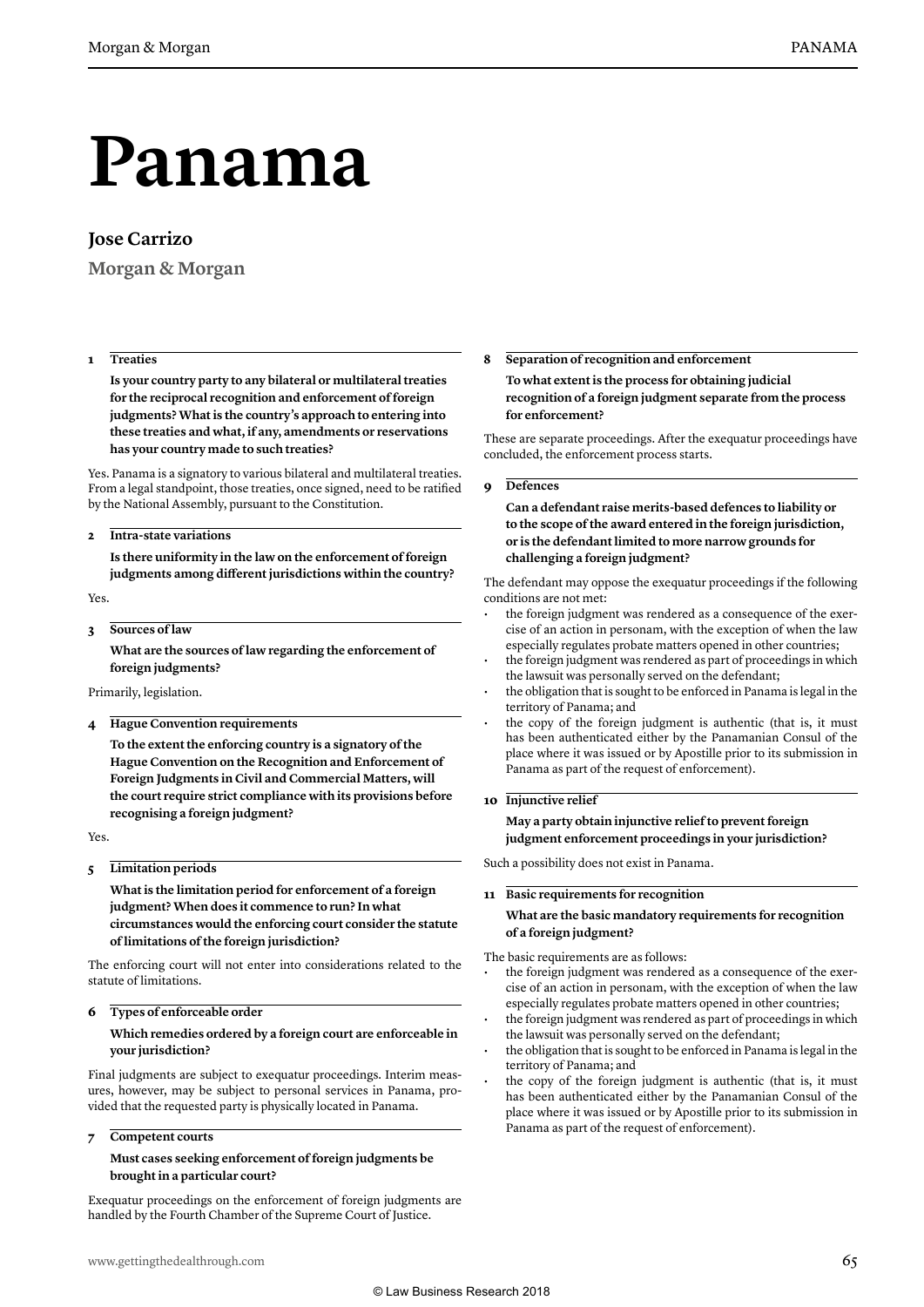#### **12 Other factors**

**May other non-mandatory factors for recognition of a foreign judgment be considered and if so what factors?**

In the absence of a bilateral or multinational treaty, reciprocity should be always considered.

#### **13 Procedural equivalence**

**Is there a requirement that the judicial proceedings where the judgment was entered correspond to due process in your jurisdiction, and if so, how is that requirement evaluated?**

It should meet the same requirements as set out in question 11.

#### **14 Personal jurisdiction**

**Will the enforcing court examine whether the court where the judgment was entered had personal jurisdiction over the defendant, and if so, how is that requirement met?**

The main requirement is that the defendant has been personally served in the jurisdiction where the judgment was issued.

#### **15 Subject-matter jurisdiction**

**Will the enforcing court examine whether the court where the judgment was entered had subject-matter jurisdiction over the controversy, and if so, how is that requirement met?**

The foreign judgment should be rendered as a consequence of the exercise of an action in personam.

**16 Service**

**Must the defendant have been technically or formally served with notice of the original action in the foreign jurisdiction, or is actual notice sufficient? How much notice is usually considered sufficient?**

The defendant must have been personally served.

#### **17 Fairness of foreign jurisdiction**

**Will the court consider the relative inconvenience of the foreign jurisdiction to the defendant as a basis for declining to enforce a foreign judgment?**

No.

### **18 Vitiation by fraud**

**Will the court examine the foreign judgment for allegations of fraud upon the defendant or the court?**

Such allegations could be opposed as being contrary to Panamanian public order.

#### **19 Public policy**

**Will the court examine the foreign judgment for consistency with the enforcing jurisdiction's public policy and substantive laws?**

Yes.

#### **20 Conflicting decisions**

**What will the court do if the foreign judgment sought to be enforced is in conflict with another final and conclusive judgment involving the same parties or parties in privity?**

If the court determines that conflicting decisions could be deemed as being contrary to public order, yes.

#### **21 Enforcement against third parties**

**Will a court apply the principles of agency or alter ego to enforce a judgment against a party other than the named judgment debtor?**

No.

#### **22 Alternative dispute resolution**

- **What will the court do if the parties had an enforceable agreement to use alternative dispute resolution, and the defendant argues that this requirement was not followed by the party seeking to enforce?**
- This is a consideration that the local court will probably not enter into.
- **23 Favourably treated jurisdictions**

**Are judgments from some foreign jurisdictions given greater deference than judgments from others? If so, why?**

#### No.

**24 Alteration of awards**

**Will a court ever recognise only part of a judgment, or alter or limit the damage award?**

No.



MMG Tower, 23rd Floor Paseo del Mar Avenue Costa del Este Panama City Republic of Panama

#### **Jose Carrizo jose.carrizo@morimor.com**

Tel: +507 265 7777 Fax: +507 265 7700 www.morimor.com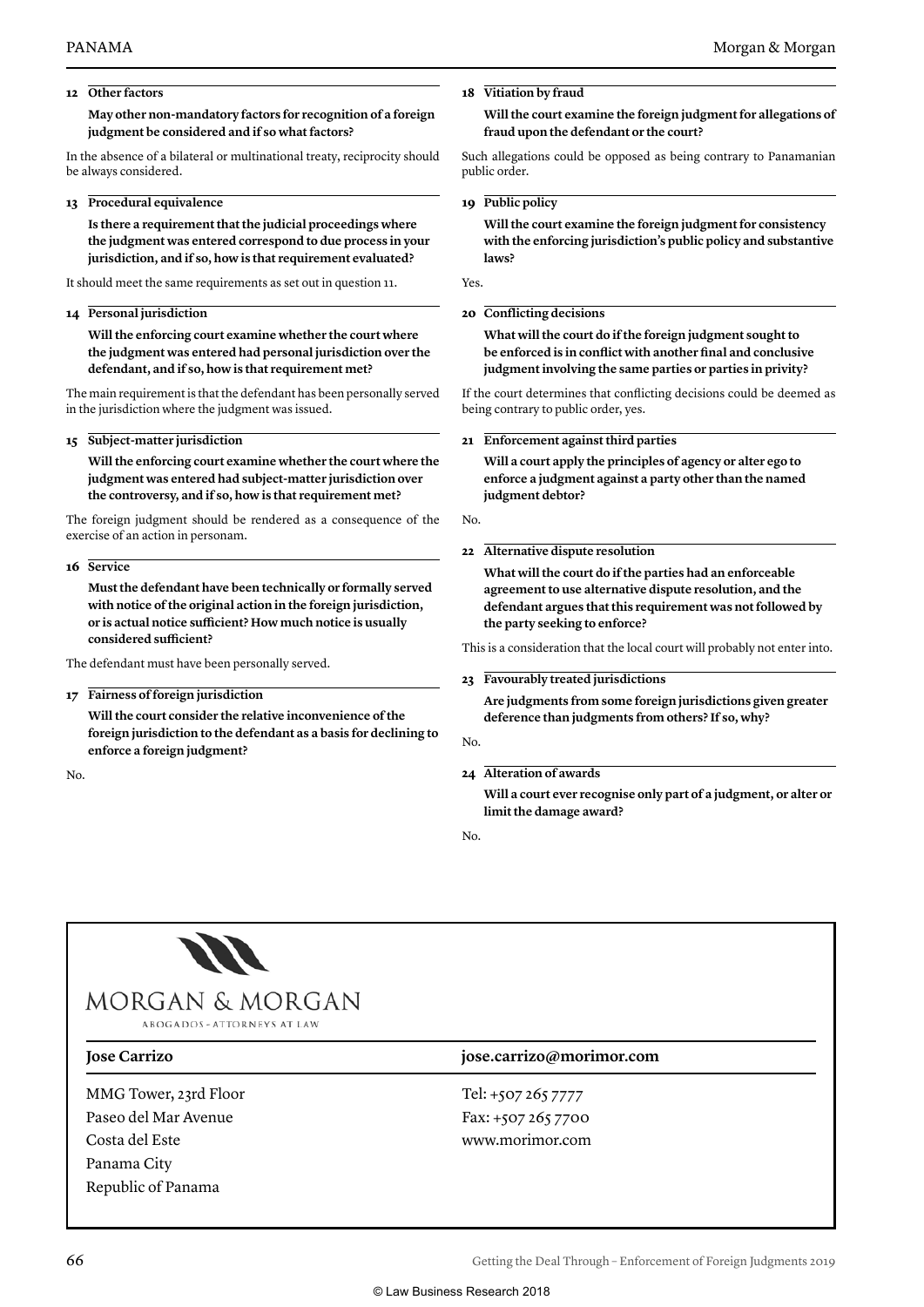#### **25 Currency, interest, costs**

**In recognising a foreign judgment, does the court convert the damage award to local currency and take into account such factors as interest and court costs and exchange controls? If interest claims are allowed, which law governs the rate of interest?**

The award can be converted into the local currency; however, as granted by the judgment issued, interest should be outside Panamanian jurisdiction.

#### **26 Security**

**Is there a right to appeal from a judgment recognising or enforcing a foreign judgment? If so, what procedures, if any, are available to ensure the judgment will be enforceable against the defendant if and when it is affirmed?**

No.

**27 Enforcement process**

**Once a foreign judgment is recognised, what is the process for enforcing it in your jurisdiction?**

Enforcement proceedings should be commenced after the exequatur proceedings have concluded.

#### **28 Pitfalls**

**What are the most common pitfalls in seeking recognition or enforcement of a foreign judgment in your jurisdiction?**

Non-compliance with the basic requirements set out in question 11.